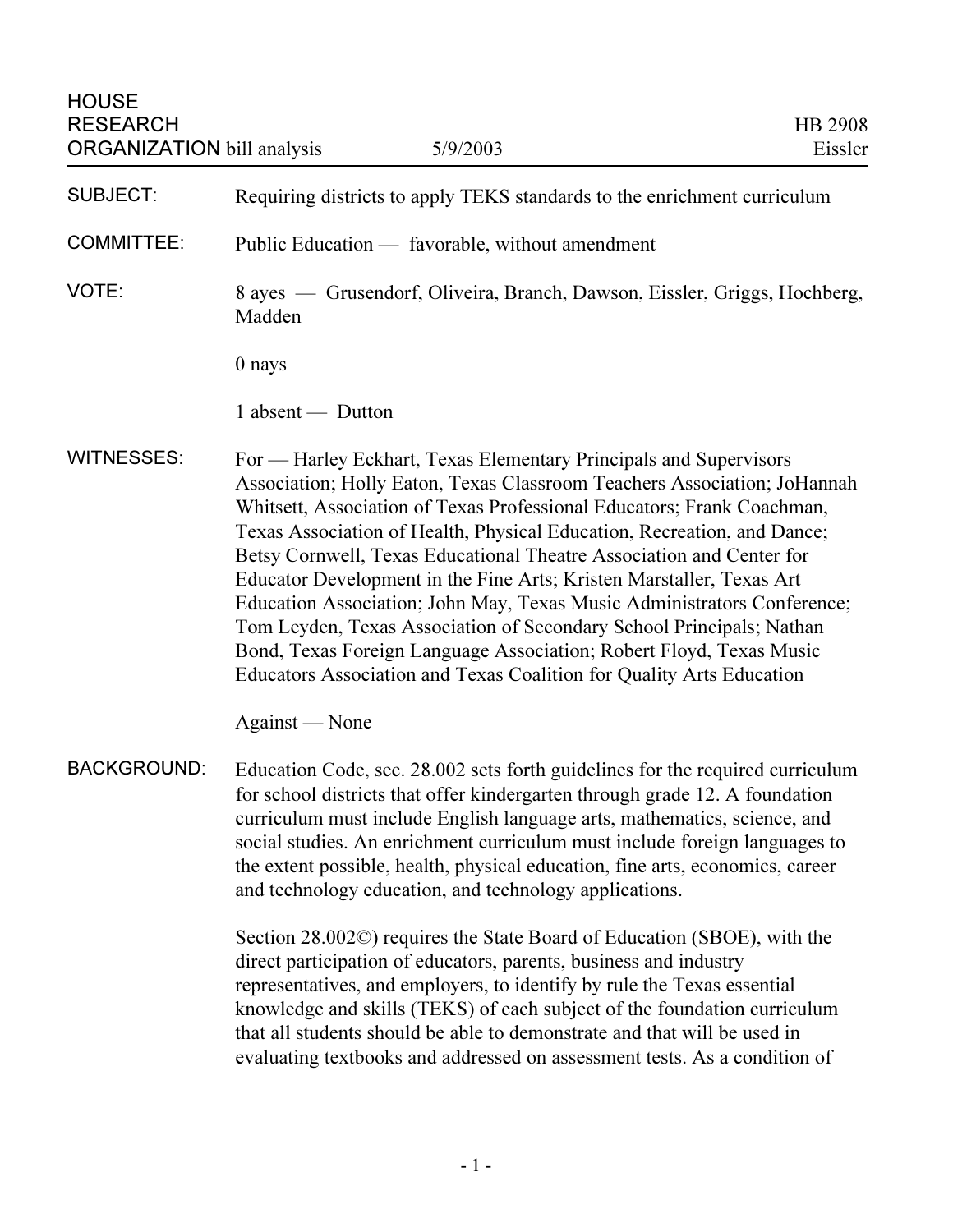## $_{\rm search}$  Or  $\frac{1}{\sqrt{1-\frac{1}{\sqrt{1-\frac{1}{\sqrt{1-\frac{1}{\sqrt{1-\frac{1}{\sqrt{1-\frac{1}{\sqrt{1-\frac{1}{\sqrt{1-\frac{1}{\sqrt{1-\frac{1}{\sqrt{1-\frac{1}{\sqrt{1-\frac{1}{\sqrt{1-\frac{1}{\sqrt{1-\frac{1}{\sqrt{1-\frac{1}{\sqrt{1-\frac{1}{\sqrt{1-\frac{1}{\sqrt{1-\frac{1}{\sqrt{1-\frac{1}{\sqrt{1-\frac{1}{\sqrt{1-\frac{1}{\sqrt{1-\frac{1}{\sqrt{1-\frac{1}{\sqrt{1-\frac{1}{\sqrt{1-\frac{1}{\sqrt{1-\frac{1$

|                           | accreditation, each district must provide instruction in the TEKS at<br>appropriate grade levels.                                                                                                                                                                                                                                                                                                                                                                                                                                                                                                                                                                                    |
|---------------------------|--------------------------------------------------------------------------------------------------------------------------------------------------------------------------------------------------------------------------------------------------------------------------------------------------------------------------------------------------------------------------------------------------------------------------------------------------------------------------------------------------------------------------------------------------------------------------------------------------------------------------------------------------------------------------------------|
|                           | Section 28.002(d) requires the SBOE, after consulting with educators,<br>parents, business and industry representatives, and employers, to identify by<br>rule the TEKS of each subject in the enrichment curriculum that all students<br>should be able to demonstrate. Each district must use the TEKS as guidelines<br>in providing instruction in the enrichment curriculum.                                                                                                                                                                                                                                                                                                     |
|                           | Section 28.025 requires all students to enroll in either the recommended or<br>advanced high school curriculum in order to earn a high school diploma,<br>unless they or their parents and a school counselor agree that they should take<br>the minimum high school program.                                                                                                                                                                                                                                                                                                                                                                                                        |
| DIGEST:                   | HB 2908 would require the use of the TEKS in all subjects of the required<br>curriculum as a condition of accreditation.                                                                                                                                                                                                                                                                                                                                                                                                                                                                                                                                                             |
|                           | This bill would take effect September 1, 2003.                                                                                                                                                                                                                                                                                                                                                                                                                                                                                                                                                                                                                                       |
| <b>SUPPORTERS</b><br>SAY: | HB 2908 would upgrade accreditation standards by requiring districts to use<br>the TEKS when providing instruction in the enrichment curriculum.<br>Currently, districts must use the TEKS only as guidelines for fine arts and<br>music instruction as well as for health, foreign languages, economics, and<br>other subjects within the enrichment curriculum. If a course is important<br>enough to be part of the required curriculum, it is important enough to require<br>districts to follow state standards when providing instruction for it.                                                                                                                              |
|                           | Since the recommended high school program is now the default graduation<br>plan for the state, most students are required to take several enrichment<br>courses to graduate. Further, many colleges require foreign languages or look<br>for student accomplishments in fine arts or music. For high school students<br>who are taking an advanced curriculum in preparation for college, up to 40<br>percent of the courses required for graduation could be enrichment subjects.<br>As the state raises standards for students, it also should raise standards for<br>districts by requiring compliance with the TEKS for all required classes as a<br>condition of accreditation. |